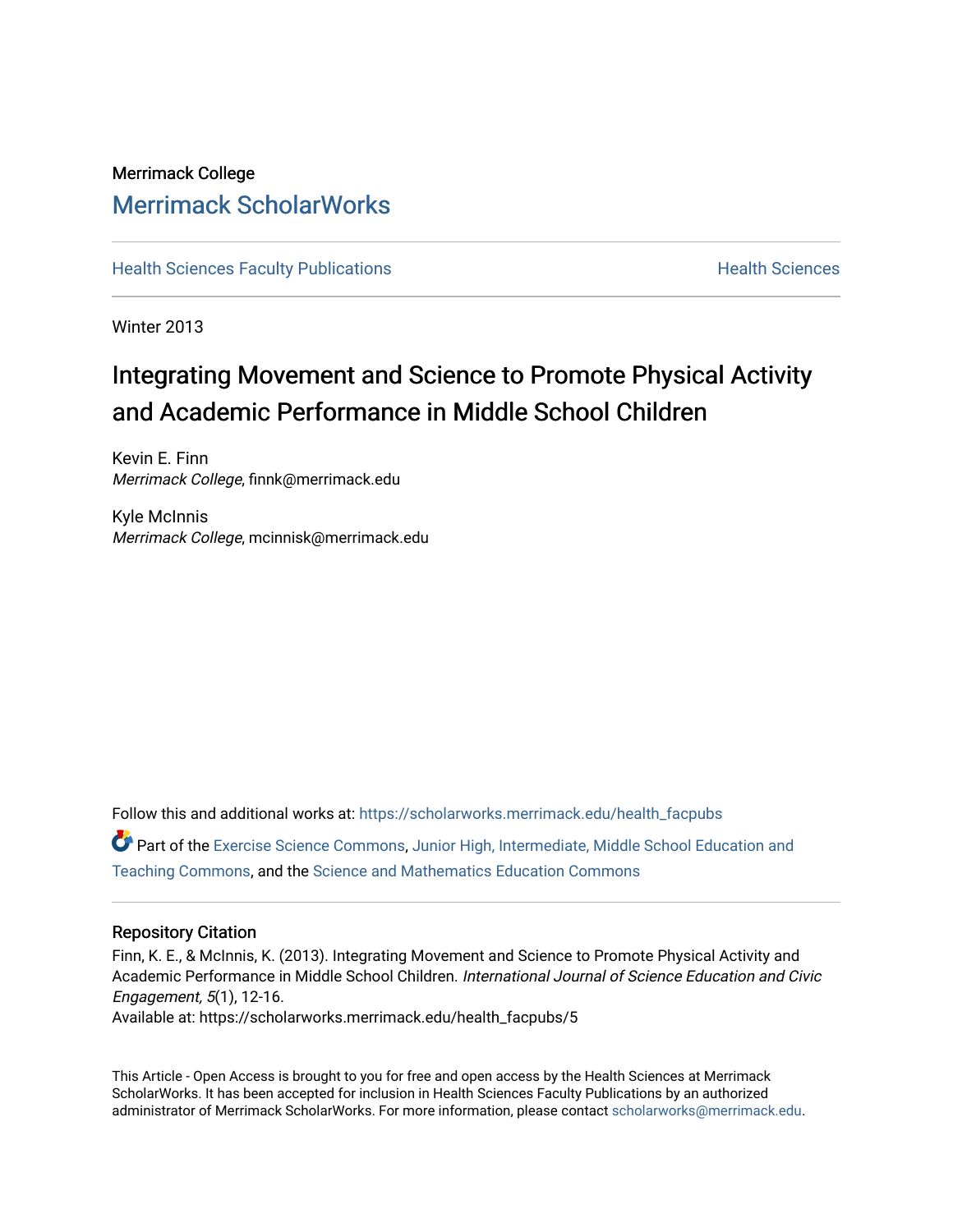

# **Integrating Movement and Science to Promote Physical Activity and Academic Performance in Middle School Children**

**Kevin E. Finn** *Merrimack College* **Kyle J. McInnis** *Merrimack College*

## **Abstract**

#### *Background:*

Recommendations from leading U.S. health agencies concerned with reducing childhood obesity call for increased physical activity during school and afterschool environments.

#### *Methods:*

We developed the Active Science curriculum, which is a variety of activity-based lessons (e.g., nature hike, dance class, walk at local park, treadmill at local YMCA) and incorporated them into traditional science classes and after school programs for middle school children in a low-income, ethnically diverse community. Following the activity experiments, students and teachers uploaded data from devices to an interactive website that provided inquiry-based exploratory learning of science content. Results: Physical activity results showed that the activity portion of the program were consistent with national recommendations for accumulating physical activity. Significant increases in science inquiry test scores from pre- to post were observed.

#### *Conclusions:*

The findings from this study suggest incorporating movement into traditional science curriculum helps to promote physical activity and academic performance in underprivileged middle school-age students

#### **Introduction**

Children throughout the US and globally are facing an unprecedented epidemic of obesity. As childhood obesity rates have been rising over the past thirty years, two significant changes have been occurring in American culture. Children's unhealthy eating habits have increased, and the amount of time they spend in physical activity has decreased. Individuals, on average, consume about 200 more calories per day than they did thirty years ago (USDA, 2012). In addition, more American families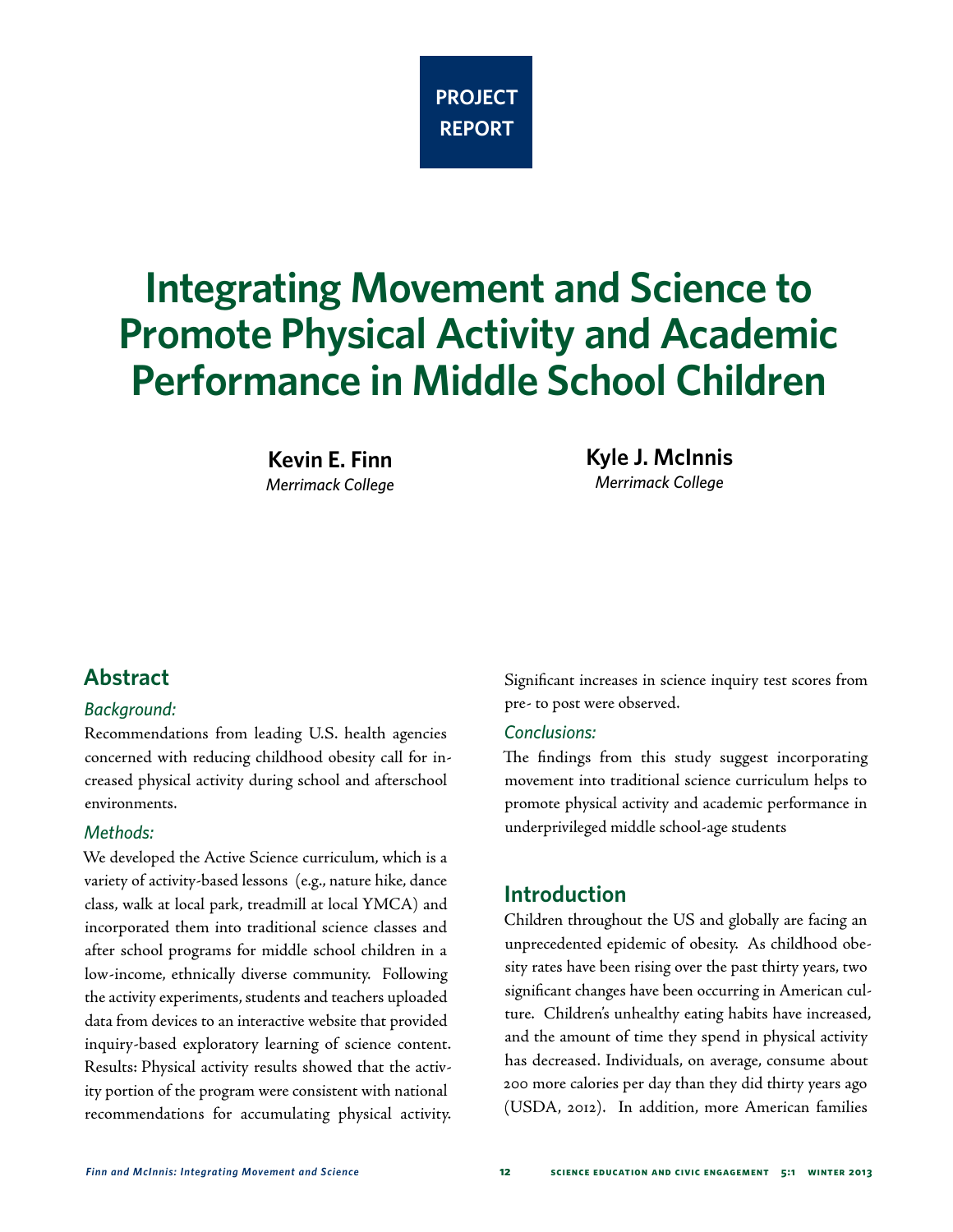consume more fast food and sugary beverages and eat out more often than they have in the past (Farooqi and O'Rahilly, 2008). And finally, children are less physically active (White House Task Force on Childhood Obesity, 2010). All of these factors have contributed to the childhood obesity epidemic.

Lack of physical activity is a problem seen both at home and in schools. A substantial challenge facing schools and afterschool educational programs is to develop practical strategies to effectively increase physical activity within the time constraints of their existing curricula. For schools, lack of adequate funding, failing test scores, discipline issues, student/teacher ratio, and reduction or elimination of athletic and/or recreational programs are commonly identified as challenges to the creation of healthy learning environments (Belansky et al., 2009). Even community-based youth centers and schoolage childcare settings are often characterized as places where kids are not sufficiently active (CDC, 2007). Thus, innovative approaches during school and out-of-school time that support wellness standards for physical activity are urgently needed.

Multiple strategies for addressing the problem have emerged at various levels of intervention, and in May 2010, the White House Task Force on Childhood Obesity (2010) created a report to the President that sought to develop a set of strategic recommendations. These recommendations endorsed the incorporation of movement and activity into diverse school and afterschool curricular activities, thus offering physical activity as part of academic lessons on subjects such as science, math, and the language arts. The literature suggests that physical activity may impact academic performance through cognitive, emotional, and physiological aspects of learning (Sibley and Etnier, 2003). While such recommendations hold promise for addressing youth obesity, there is a continued need for practical resources that help schools and youthserving community organizations to implement these strategies (Stewart et al., 2004).

In response to the need for innovative strategies, the researchers developed the Active Science curriculum, which tested innovative approaches that introduce physical activity into traditional school and afterschool childcare programs. This program is intended to leverage kids' interest and engagement in technology to enhance

physical activity and promote science inquiry skills. This approach follows national recommendations on Active Education that incorporates activity into the academic learning experience (Active Living Research, 2009). The purpose of this paper is to summarize the Active Science project and present the results from the school-based Active Science intervention.

# **Methods**

#### *Active Science Approach*

At Merrimack College, we have gathered an existing foundation of research that demonstrates that the integration of movement with learning helps to promote physical activity and supports academic performance in school-age children (Finn et al., 2011). Our work is based upon a growing body of research focused on the close connection between physical activity and academic performance among children. In particular, our Active Science research initiative demonstrated that incorporating movement into science lessons helps to promote both physical activity and academic performance in underprivileged middle school-age children (Finn et al., 2011; Finn and McInnis, 2010). Two studies have been performed using the Active Science approach, one in a classroom environment and the other in an afterschool setting. The design and methodology used in the two settings were similar, but only the data from the classroom-based project will be presented in this paper.

#### *Science Education and Civic Engagement*

The Active Science initiative has been a research project targeting the improvements in physical activity levels and science academic achievement in middle-school-aged children in a low-income community. With the Active Science program, the researchers are trying to address two significant societal issues facing many children in the United States: childhood obesity and poor science academic performance. In addition, undergraduate students in the Health Sciences Department at Merrimack College have participated as research assistants in all phases of the project. They have been instrumental in the data collection, analysis, and presentation of the findings and have assisted the researchers in taking on this major societal issue of childhood obesity. The Health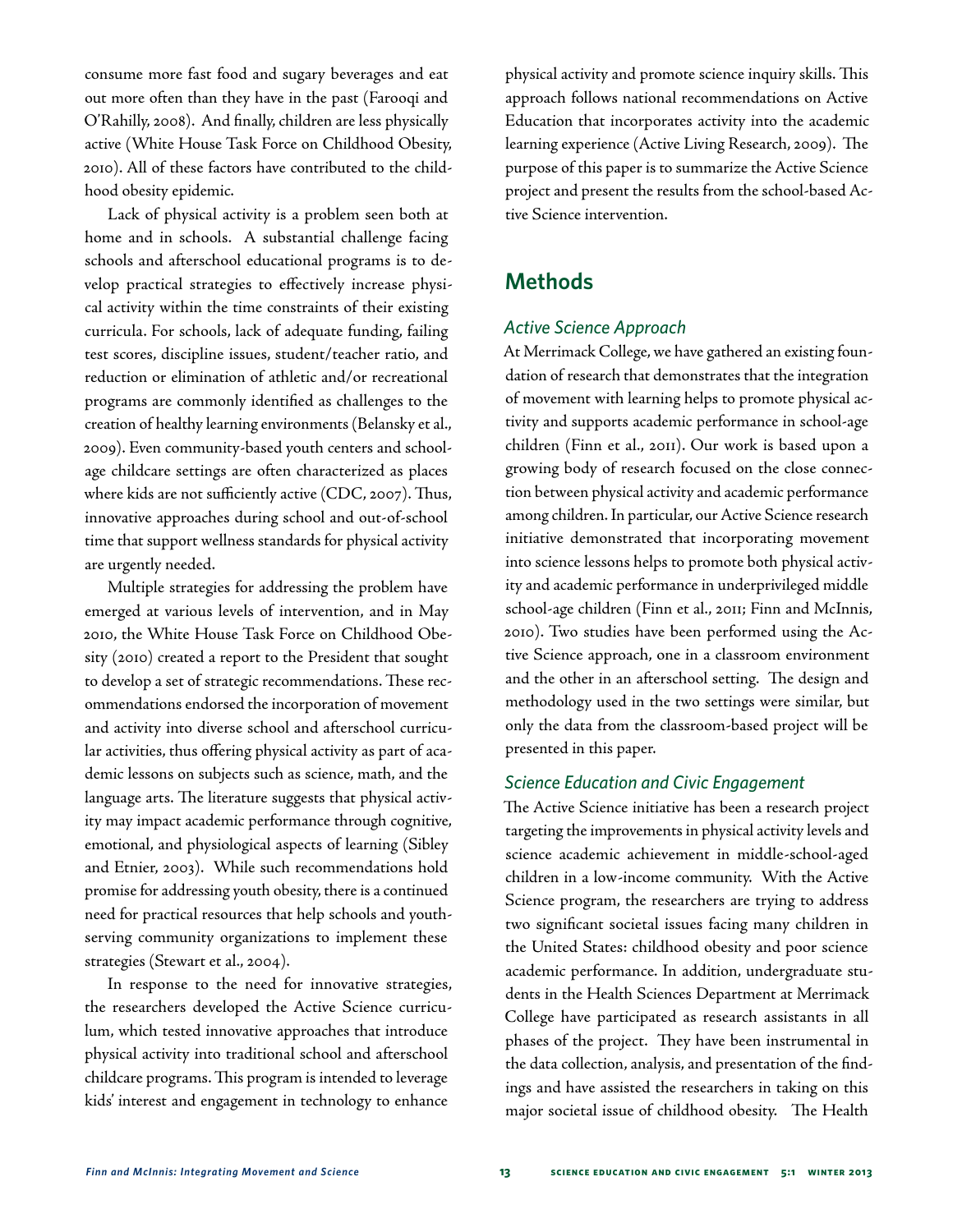Sciences Department has made civic engagement and social responsibility the cornerstone of our program, uniting all facets of a major educational experience that is meaningful and relevant for our students. Our goal is to produce graduates who are professionally competent, who are aware of the complex public issues in health and human performance, and who will continue to seek out opportunities to serve their community. The undergraduate students have been able to experience cutting-edge community-based research while helping to address the major societal issue of childhood obesity.

#### **Procedures**

The Active Science curriculum was an integration of exercise activities and science lessons to promote classroombased physical activity within a school's existing science curriculum. Active Science was developed utilizing seven lessons of exercise activities and seven lessons of science content. The ideas for the lessons were adapted from frameworks of the existing Science of Energy Balance and We Can! curricula developed by the National Institutes of Health (NIH) and National Institute of Diabetes and Digestive and Kidney Diseases (NIDDK). The lessons introduced concepts of healthy lifestyles through regular physical activity and nutrition, while simultaneously teaching important scientific principles. Collaborating with the science teachers ensured that each lesson supported the particular learning objectives and goals of the school. The Active Science lessons reinforced topics included as part of national and state science standards such as structure and function in living systems, personal health, nutrition, and scientific investigation.

Students and teachers accessed each of the lesson plans and schedule of activities by logging onto an interactive website created by experts in instructional media and web design. The website was used to provide students with an introduction to each weekly topic, describe the goals of each unit, give clear instructions, provide a system for entering activity data, track student and class progress, provide an interactive class forum for discussions, and describe tasks or homework assignments. Moreover, the website was designed to provide the teacher with a convenient mechanism for organizing and delivering each lesson plan in a time-efficient manner.

#### **Participants**

A convenience sample of four science classes was selected at a tuition-free, independent middle school in Massachusetts during the spring of 2010 and 2011. Class enrollment included Hispanic female students with ninety-one percent of the student body qualifying for free/reduced lunch. The four science classes were taught by three teachers and were comprised of fifth- and sixth-grade students  $(n=47)$ . The school and classes were selected based on teacher and administrator willingness to participate in data collection.

#### **Instruments**

During each lesson, students experienced hands-on data collection by wearing computerized exercise monitoring devices, heart rate monitors, and pedometers, which captured a variety of physical activity data. The pedometer measured distance, estimated calories, and step count data. The heart rate monitor assessed estimated calories, average heart rate, maximum heart rate, and time spent above, below, or within a prescribed target heart rate range. The Polar E40 heart rate monitor and Digiwalker SW-701 pedometer were utilized for physical activity data collection.

To assess science academic gains, the students were given a science pre-test at the start of the curriculum and a post-test at the end of the unit. The researchers and science teachers created the science inquiry skills and content knowledge test which focused on the science content of the Active Science curriculum (scientific method, data interpretation, nutrition, fitness). The purpose of this test was to determine whether students had learned the science inquiry skills and content knowledge at the completion of the curriculum. The science test was distributed by the classroom teacher and was graded by the researcher. The results of the test were anonymous and did not affect the students' overall academic grade in science class.

## **Results**

#### *Science Learning and Physical Activity*

As a powerful example of our evidence, data from our studies showed children's mean heart rates (146 +/- 9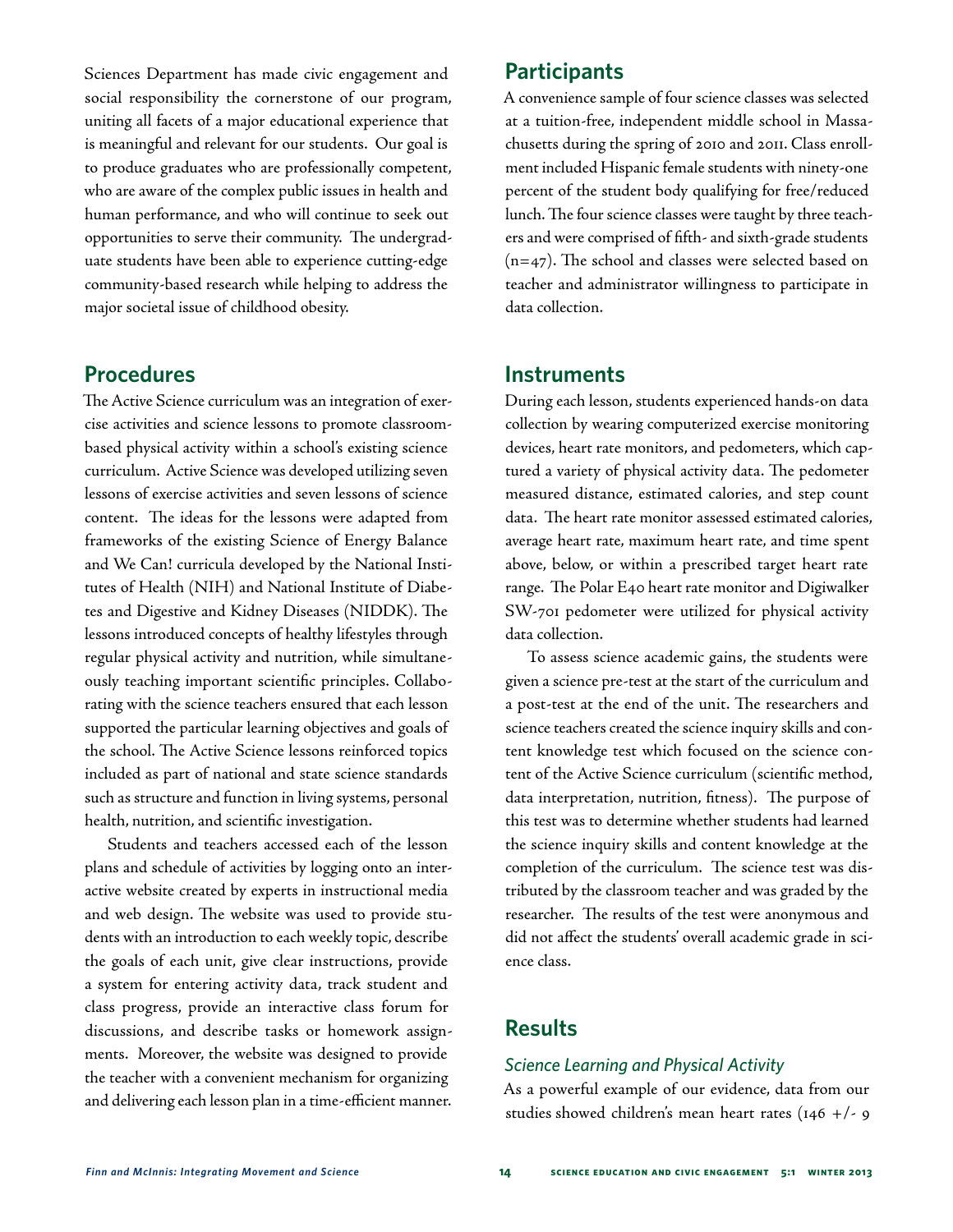bpm), maximal heart rates (196 +/- 10.6 bpm), steps (3050 +/- 402.7), calories (99 +/- 8.4kcal), and distance traveled  $(LI + / - 0.2 \text{ miles})$  per lesson, while performing the Active Science curricular activities met national recommendations for youth physical activity. Significant improvements in performance on science content and skills tests were observed  $(43.9% \text{ to } 66.3\%; \text{ p} < 0.001)$  from pre- to post-curriculum, while qualitative and quantitative data supported program enjoyment and engagement.

#### **Discussion**

The Active Science curriculum was developed to provide a framework for integrating physical activity into academic class time. Results from this study reveal that students participating in the Active Science curriculum were able to achieve physical activity levels that were equivalent to or above the adolescent physical activity recommendations from national health organizations such as the Centers for Disease Control, National Association for Sport and Physical Activity, and the US Department of Health and Human Services. Our comparison of the Active Science curriculum and the traditional (baseline) science lessons revealed that the students in the Active Science classrooms accumulated increased amounts of physical activity during the lessons that were statistically significant. These findings indicate that the implementation of the Active Science curriculum not only successfully increased students' physical activity levels during academic classroom time, which was a primary objective for the curriculum, but also that it helped students to reach or almost reach daily recommended amounts of physical activity. This is a very important finding, because this school is located in a severely deprived and under-resourced urban community in Massachusetts, where 47% of children and adolescents are overweight or obese (the highest level in the State); 70% of residents are Latino, and 86% of families live below the poverty level (Massachusetts Department of Public Health, 2010).

Data revealed statistically significant increases in science inquiry skills and content knowledge test scores from pre- to post-test in all four sections of science classes. Differences in performance on the science inquiry skills and content tests were observed with a 22.4% increase (43.9% to 66.3%; p<0.001) from pre- to post-test. Many schools

have significantly downsized physical activity programs due to budgetary constraints and increasing pressure to improve standardized test scores. Proponents of schoolbased physical activity programs have argued that physical activity improves academic performance and that regular exercise improves students' concentration and cognitive functioning (Castelli et al., 2007). The Active Science data support these findings by suggesting that including physical activity as a part of academic lessons can facilitate student learning and that the inclusion of physical activity by no means adversely impacts academic performance in classes. This classroom-based physical activity approach is one way to get students physically active while still promoting learning in the classroom. The positive results from this study examining the Active Science curriculum, which is an example of a program designed to incorporate physical activity into an academic subject area, are important, because they provide insight into an alternative method of teaching science that incorporates physical activity and facilitates learning of science inquiry skills and content.

#### **Conclusions**

Our findings from these initial studies were consistent with an accumulating and impressive body of scientific evidence demonstrating that the integration of movement with learning helps to promote physical activity and supports academic achievement in school-age children. The children who participated in this project increased their physical activity in school, while simultaneously improving science achievement skills. The results of this study are well aligned with the recommendations from First Lady Michelle Obama's Let's Move campaign and the White House Task Force for Solving the Problem of Obesity within a Generation (2010), which endorse innovative strategies to incorporate movement and activity into diverse school and afterschool curricular activities. We hope that through the many positive experiences of the Active Science program, the children will continue to participate in daily physical activity and make healthy nutritional choices.